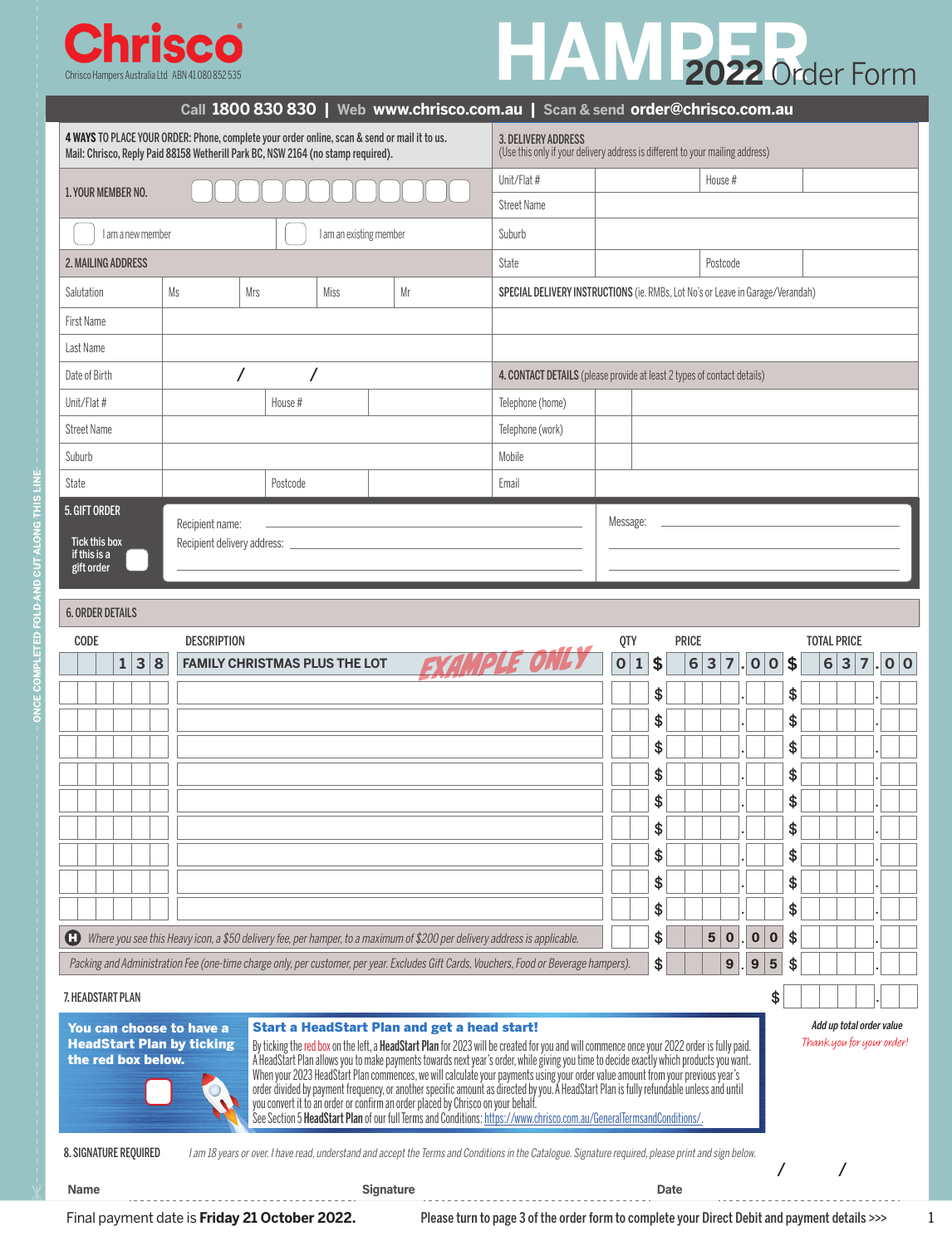|            | <b>4 EASY WAYS TO ORDER</b>       |                                                                                                                                                                                                                 |          |              |              | <b>How to Order</b>                                                                                                                   |  |                                                                                                                                                                         |               |                                                                                                                                                                                                        |  |                                                |                                                                                                                |                                |          | Earn \$50 <sup>†</sup> off your order,                                                                                                                  |        |
|------------|-----------------------------------|-----------------------------------------------------------------------------------------------------------------------------------------------------------------------------------------------------------------|----------|--------------|--------------|---------------------------------------------------------------------------------------------------------------------------------------|--|-------------------------------------------------------------------------------------------------------------------------------------------------------------------------|---------------|--------------------------------------------------------------------------------------------------------------------------------------------------------------------------------------------------------|--|------------------------------------------------|----------------------------------------------------------------------------------------------------------------|--------------------------------|----------|---------------------------------------------------------------------------------------------------------------------------------------------------------|--------|
| ⊾          | Phone                             | 1800 830 830                                                                                                                                                                                                    |          |              |              |                                                                                                                                       |  | Just follow these simple steps when filling in your Order Form:                                                                                                         |               |                                                                                                                                                                                                        |  |                                                |                                                                                                                |                                |          | and \$50 off your friend's!                                                                                                                             |        |
|            | Mail                              | Chrisco Reply Paid 88158,<br>Wetherill Park BC NSW 2164                                                                                                                                                         | 1.       |              |              |                                                                                                                                       |  | <b>Membership Details</b> $Tick \nabla$ the relevant box and write your Membership<br>Number if you have one. If you don't have one, a number will be assigned to you.  |               |                                                                                                                                                                                                        |  |                                                |                                                                                                                |                                |          | Did you know that by referring your friends and<br>family to Chrisco you could both save money                                                          |        |
| ∰          | Web                               | www.chrisco.com.au                                                                                                                                                                                              |          |              |              |                                                                                                                                       |  | 2. Mailing Address Fill out your full name and address details.                                                                                                         |               |                                                                                                                                                                                                        |  |                                                | off your next order?                                                                                           |                                |          |                                                                                                                                                         |        |
|            | Scan & Send                       | order@chrisco.com.au                                                                                                                                                                                            | 3.       | address.     |              |                                                                                                                                       |  | Delivery Address Complete delivery address details if different from mailing                                                                                            |               |                                                                                                                                                                                                        |  |                                                |                                                                                                                |                                |          | For every qualifying friend+ that you refer who<br>places a qualifying order+ with Chrisco, you'll<br>get \$50 off your next order and your friend will |        |
|            | <b>ICON LEGEND</b>                |                                                                                                                                                                                                                 |          |              |              |                                                                                                                                       |  | 4. Contact Details Please provide at least two ways to contact you (eg: mobile                                                                                          |               |                                                                                                                                                                                                        |  | get \$50 off too!                              |                                                                                                                |                                |          |                                                                                                                                                         |        |
| Ø          |                                   | HeadStart Plan see Section 5 of Terms & Conditions.                                                                                                                                                             |          |              | and email).  |                                                                                                                                       |  |                                                                                                                                                                         |               |                                                                                                                                                                                                        |  |                                                | To refer a friend just hop online to                                                                           |                                |          | www.chrisco.com.au/referafriend and create                                                                                                              |        |
| O          |                                   | No Alcohol can be sold or supplied to anyone under<br>18. It's against the law. Licence No. 724005030.                                                                                                          |          |              |              |                                                                                                                                       |  | <b>5. Gift Order</b> Tick $\boxtimes$ the box on the Gift Order part of the order form and write the<br>person's name, address and message, who is to receive the gift. |               |                                                                                                                                                                                                        |  |                                                |                                                                                                                |                                |          | your very own link to share. Share this link on<br>social media or email it to your friends and<br>family and if they click the link and place a        |        |
| $\bullet$  |                                   | All frozen products are delivered in red insulated<br>cartons <b>based</b> . Place in freezer upon delivery.                                                                                                    |          |              |              |                                                                                                                                       |  | 6. Order Details Write the details of the hampers that you want: Code, Hamper,<br>Item Description, Size (if applicable), Quantity, Price, Administration and/or        |               |                                                                                                                                                                                                        |  |                                                | your account in December 2022.                                                                                 |                                |          | qualifying order, you'll both get \$50 credit+ to                                                                                                       |        |
| O          | delivery address is applicable.   | \$50 heavy fee per hamper, to a maximum of \$200 per                                                                                                                                                            |          |              |              |                                                                                                                                       |  | Heavy Fees. Total up your order and write the total amount in the box provided.<br>Visit our website at <b>www.chrisco.com.au</b> for our Budget Calculator (E)         |               |                                                                                                                                                                                                        |  |                                                | <sup>†</sup> Terms and Conditions apply.<br>See www.chrisco.com.au/referafriend for full Terms and Conditions. |                                |          |                                                                                                                                                         |        |
| ⊌          |                                   | \$10 gift card fee per delivery address is applicable.                                                                                                                                                          |          |              |              |                                                                                                                                       |  | (located on the header banner of the web page and at the bottom under Shop)                                                                                             |               |                                                                                                                                                                                                        |  |                                                |                                                                                                                |                                |          |                                                                                                                                                         |        |
| ೞ          | Products require assembly.        |                                                                                                                                                                                                                 |          |              |              |                                                                                                                                       |  | that will help you work out what your weekly payments will be.                                                                                                          |               |                                                                                                                                                                                                        |  |                                                |                                                                                                                |                                |          |                                                                                                                                                         |        |
| ং≳         |                                   | A motorbike standard helmet must be worn.                                                                                                                                                                       | 7.<br>8. |              |              |                                                                                                                                       |  | <b>HeadStart Plan</b> You can choose to have a HeadStart Plan by ticking $\boxtimes$ this box.<br>Signature Required Print and sign your name and fill in the date.     |               |                                                                                                                                                                                                        |  |                                                |                                                                                                                |                                |          |                                                                                                                                                         |        |
| G          | A standard helmet must be worn.   |                                                                                                                                                                                                                 |          |              |              |                                                                                                                                       |  | 9. Payment Details Nominate your payment start date, payment frequency and                                                                                              |               |                                                                                                                                                                                                        |  |                                                |                                                                                                                |                                |          |                                                                                                                                                         |        |
| $\epsilon$ |                                   | Item to be picked up from the dealer.                                                                                                                                                                           |          |              | payment day. |                                                                                                                                       |  |                                                                                                                                                                         |               |                                                                                                                                                                                                        |  |                                                |                                                                                                                |                                |          |                                                                                                                                                         |        |
| Θ          |                                   | WARNING! Choking hazard - these items contain<br>button batteries, keep out of reach of children.                                                                                                               |          |              |              |                                                                                                                                       |  | 10. Direct Debit Request If you are new to Chrisco please complete the Direct<br>Debit Request to secure your order. We need your bank account number, not your         |               |                                                                                                                                                                                                        |  |                                                |                                                                                                                |                                |          |                                                                                                                                                         |        |
| <b>6</b>   | colours may vary.                 | Although we make every effort to show our products<br>in their original colours, due to photography, actual                                                                                                     |          |              |              | spaces provided - this is different for each bank.                                                                                    |  | EFTPOS card number. Don't worry if your account has fewer numbers than the                                                                                              |               |                                                                                                                                                                                                        |  |                                                |                                                                                                                |                                |          | Refer a Friend and you could both get a \$50 <sup>t</sup> credit!                                                                                       |        |
|            |                                   |                                                                                                                                                                                                                 |          |              |              |                                                                                                                                       |  |                                                                                                                                                                         |               |                                                                                                                                                                                                        |  |                                                |                                                                                                                |                                |          |                                                                                                                                                         |        |
|            |                                   | 9. PAYMENT DETAILS - DIRECT DEBIT - PLEASE DEBIT MY BANK ACCOUNT AS FOLLOWS:                                                                                                                                    |          |              |              |                                                                                                                                       |  |                                                                                                                                                                         |               |                                                                                                                                                                                                        |  |                                                |                                                                                                                |                                |          |                                                                                                                                                         |        |
|            | Date for payments to start:       |                                                                                                                                                                                                                 |          |              |              |                                                                                                                                       |  |                                                                                                                                                                         |               | WEEKLY                                                                                                                                                                                                 |  | <b>FORTNIGHTLY</b>                             | <b>MONTHLY</b>                                                                                                 |                                |          |                                                                                                                                                         |        |
|            |                                   | Please insert the date you would like us to debit your account.<br>All Direct Debits are deducted on the evening of the day ticked. We'll write to confirm your payment start date and your payment amount.     |          |              |              |                                                                                                                                       |  |                                                                                                                                                                         |               | <b>MONDAY</b>                                                                                                                                                                                          |  | TUESDAY                                        | WEDNESDAY                                                                                                      |                                | THURSDAY |                                                                                                                                                         | FRIDAY |
|            |                                   |                                                                                                                                                                                                                 |          |              |              |                                                                                                                                       |  |                                                                                                                                                                         |               |                                                                                                                                                                                                        |  |                                                |                                                                                                                |                                |          |                                                                                                                                                         |        |
|            |                                   | 10. DIRECT DEBIT REQUEST (DDR)                                                                                                                                                                                  |          |              |              |                                                                                                                                       |  |                                                                                                                                                                         |               |                                                                                                                                                                                                        |  |                                                |                                                                                                                |                                |          |                                                                                                                                                         |        |
|            | Please tick appropriate box.      |                                                                                                                                                                                                                 |          |              |              |                                                                                                                                       |  | I already have a Direct Debit for Chrisco and I haven't cancelled it so I don't need to fill out the form below.                                                        |               |                                                                                                                                                                                                        |  |                                                |                                                                                                                |                                |          | I have completed and signed the Direct Debit Request below for Chrisco.                                                                                 |        |
|            |                                   | 1. General information regarding the details of the debit<br>arrangements between Chrisco and the customer are contained 5                                                                                      |          | arrangement. |              | In the event of a dispute by a customer in relation to the DDR, the                                                                   |  |                                                                                                                                                                         |               | available for direct debits. If uncertain, it's advisable to check<br>with the Financial Institution before completing the DDR.                                                                        |  |                                                |                                                                                                                | midday Thursday <b>prior</b> . |          | if you needed to skip that payment, you would let us know by                                                                                            |        |
|            |                                   | on the Direct Debit Request (DDR) form.<br>2. Chrisco will give notice to the Customer if it proposes to vary any                                                                                               |          |              |              | dispute must be made, in the first instance directly to Chrisco.<br>Chrisco will then respond to a request in writing within 14 days. |  |                                                                                                                                                                         | 8.            | It is the responsibility of the customer to have sufficient clear<br>funds available in the relevant account by the due date to permit<br>the payment of debit items initiated in accordance with the  |  |                                                |                                                                                                                |                                |          | 10. When a DDR item is returned as unpaid to Chrisco by a Financial<br>Institution, the fees incurred by Chrisco will be borne by the                   |        |
|            | of the direct debit arrangements. | 3. In the event of a customer requesting a deferment, or alteration                                                                                                                                             |          |              |              | Chrisco will then make the necessary adjustments or take the<br>necessary action to rectify the situation. If the above parties       |  | 9.                                                                                                                                                                      | relevant DDR. |                                                                                                                                                                                                        |  |                                                |                                                                                                                |                                |          | customer. Chrisco will not attempt to access a customer's<br>account again under the provisions of the DDR until such time as                           |        |
|            |                                   | to the DDR arrangement, such request must be made to Chrisco<br>by telephone no less than 24 hours before the proposed DDR                                                                                      |          |              |              | escalate the dispute to the Sponsor Financial Institution.                                                                            |  | cannot resolve the dispute, the customer reserves the right to                                                                                                          |               | For payments on Public Holidays your Direct Debit payment will<br>come out the working day prior to the public holiday. Please note<br>that Chrisco is located in Sydney, therefore we observe all NSW |  |                                                |                                                                                                                |                                |          | there is notification to the customer as to the next DDR attempt.<br>11. Chrisco will not divulge any information to any external parties               |        |
|            | arrangement is to be executed.    | 4. Any requests to stop a DDR arrangement temporarily or cancel                                                                                                                                                 | 6.       |              |              | Direct debiting through the bulk electronic clearing system<br>(BECS) is not available on all bank accounts.                          |  |                                                                                                                                                                         |               | public holidays. If you wish to skip a payment that would land on<br>a public holiday, you will need to let us know before midday on                                                                   |  |                                                |                                                                                                                |                                |          | regarding a customer's records and account details without<br>the customer's prior written consent. However, the Bank may                               |        |
|            |                                   | a DDR should be made direct to Chrisco in the first instance.<br>Chrisco will then make the necessary adjustments to the DDR                                                                                    | 7        |              |              | The customer is advised to check account details against<br>a recent bank statement to ascertain if the bank account is               |  |                                                                                                                                                                         |               | the working day prior. Example: where a public holiday falls on<br>a Monday, your payments will be taken out the Friday prior, and                                                                     |  |                                                |                                                                                                                |                                |          | require such information to be provided in connection with a<br>claim made on it relating to an incorrect or wrongful debit.                            |        |
|            |                                   |                                                                                                                                                                                                                 |          |              |              |                                                                                                                                       |  | Direct Debit Requests – Service Agreement (This service agreement is made between Chrisco Hampers Australia Ltd and the Customer)                                       |               |                                                                                                                                                                                                        |  |                                                |                                                                                                                |                                |          |                                                                                                                                                         |        |
|            |                                   |                                                                                                                                                                                                                 |          |              |              |                                                                                                                                       |  | PLEASE RETURN COMPLETED FORM                                                                                                                                            |               |                                                                                                                                                                                                        |  |                                                |                                                                                                                |                                |          |                                                                                                                                                         |        |
|            | Request                           | <b>Customer's Authority</b><br>I/We                                                                                                                                                                             |          |              |              |                                                                                                                                       |  | (First and last name of Customer(s) giving Direct Debit Request)                                                                                                        |               | Membership No.                                                                                                                                                                                         |  | (name of customer(s) giving DDR) authorise you |                                                                                                                |                                |          |                                                                                                                                                         |        |
|            |                                   | Chrisco Hampers Australia Ltd 228318 to arrange for funds to be debited from my/our account at the financial institution identified below and as                                                                |          |              |              |                                                                                                                                       |  |                                                                                                                                                                         |               |                                                                                                                                                                                                        |  |                                                |                                                                                                                |                                |          | DEBI                                                                                                                                                    |        |
|            |                                   | prescribed below through the Bulk Electronic Clearing System (BECS).<br>This authorisation is to remain in force in accordance with the terms described in the service agreement. Chrisco DDR Service Agreement |          |              |              |                                                                                                                                       |  |                                                                                                                                                                         |               |                                                                                                                                                                                                        |  |                                                |                                                                                                                |                                |          |                                                                                                                                                         |        |
|            |                                   | Signature                                                                                                                                                                                                       |          |              |              |                                                                                                                                       |  |                                                                                                                                                                         |               | Date                                                                                                                                                                                                   |  |                                                |                                                                                                                |                                |          |                                                                                                                                                         |        |
|            | <b>Debit</b>                      | Signature                                                                                                                                                                                                       |          |              |              |                                                                                                                                       |  |                                                                                                                                                                         |               | Date                                                                                                                                                                                                   |  |                                                |                                                                                                                |                                |          |                                                                                                                                                         |        |
|            |                                   |                                                                                                                                                                                                                 |          |              |              |                                                                                                                                       |  | (All details must be supplied, as they appear on your bank account.)                                                                                                    |               |                                                                                                                                                                                                        |  |                                                |                                                                                                                |                                |          |                                                                                                                                                         |        |
|            |                                   | Details of the account to be debited                                                                                                                                                                            |          |              |              |                                                                                                                                       |  |                                                                                                                                                                         |               |                                                                                                                                                                                                        |  |                                                |                                                                                                                |                                |          |                                                                                                                                                         |        |
|            |                                   | Name of Bank/Credit Union/Building Society                                                                                                                                                                      |          |              |              |                                                                                                                                       |  |                                                                                                                                                                         |               |                                                                                                                                                                                                        |  |                                                |                                                                                                                |                                |          |                                                                                                                                                         |        |
|            |                                   | <b>Branch Name</b>                                                                                                                                                                                              |          |              |              |                                                                                                                                       |  |                                                                                                                                                                         |               |                                                                                                                                                                                                        |  |                                                |                                                                                                                |                                |          |                                                                                                                                                         |        |
|            | <b>Direct</b>                     | <b>Account Name</b>                                                                                                                                                                                             |          |              |              |                                                                                                                                       |  |                                                                                                                                                                         |               |                                                                                                                                                                                                        |  |                                                |                                                                                                                |                                |          | Phone: 1800 830 830 Fax: 1800 61 61 61                                                                                                                  |        |

*NOT your ATM Card Number. Please check your bank statements.*